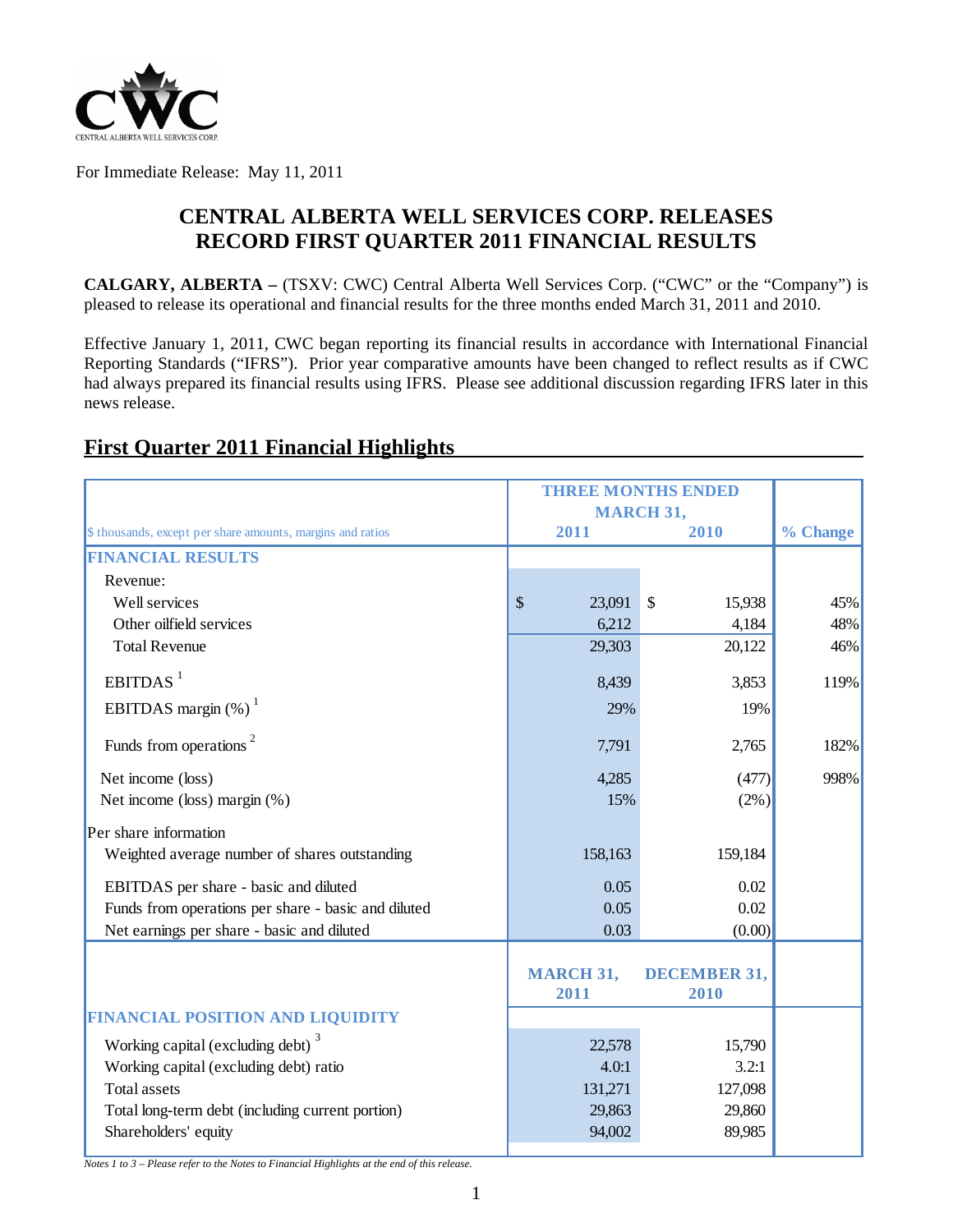# **Overview**

For the fiscal quarter ended March 31, 2011, CWC achieved record financial and operating performance due to increased customer demand and higher utilization across all areas of the Company's operations as well as cost cutting measures implemented in the second half of 2010. An extended winter season in Western Canada enabled us to maintain high utilization of equipment through the end of the first quarter of 2011.

The trend of oil and liquids-rich natural gas targets as the key driver of drilling and well servicing activity continues in Canada as a result of strong prices for these commodities. Crude oil prices were approximately 20% higher during the first quarter of 2011 as compared to Q1 2010. Service rigs, which are the vast majority of our fleet, generated over 70% of our total revenue in Q1 2011 primarily on oil related work. CWC continued to shift equipment towards these increasingly active areas, leading to the significant improvement in cash flows for the first quarter of 2011. CWC continues to experience higher than industry average utilization on its service rig fleet, which remains one of the most modern and competitive in the Western Canadian Sedimentary Basin.

### **Well Services Segment**

Well Services division revenue increased by 45% to \$23.1 million versus \$15.9 million in Q1 2010 due to increased service rig hours coupled with an improvement in hourly rates of approximately 14% as compared to Q1 2010. During the fourth quarter of 2010 rate increases were implemented reflecting greater industry activity and a return of more normal service inclusions.



Total service rig hours increased in Q1 2011 by 33% as compared to Q1 2010. Utilization of our well service equipment has continued to rise from the lows experienced in 2009 and continues to exceed industry averages (CAODC Q1-2011 average: 67%). The primary driver of activity has been commodity prices, particularly oil prices, which directly impacts spending by customers for exploration and development programs.

## **Other Oilfield Services Segment**

Other Oilfield Services division revenue increased by 48% to \$6.2 million as compared to \$4.2 million in Q1 2010. The increase is the direct result of improved utilizations in all services including snubbing, nitrogen and well testing as well as price improvements, notably in snubbing and well testing.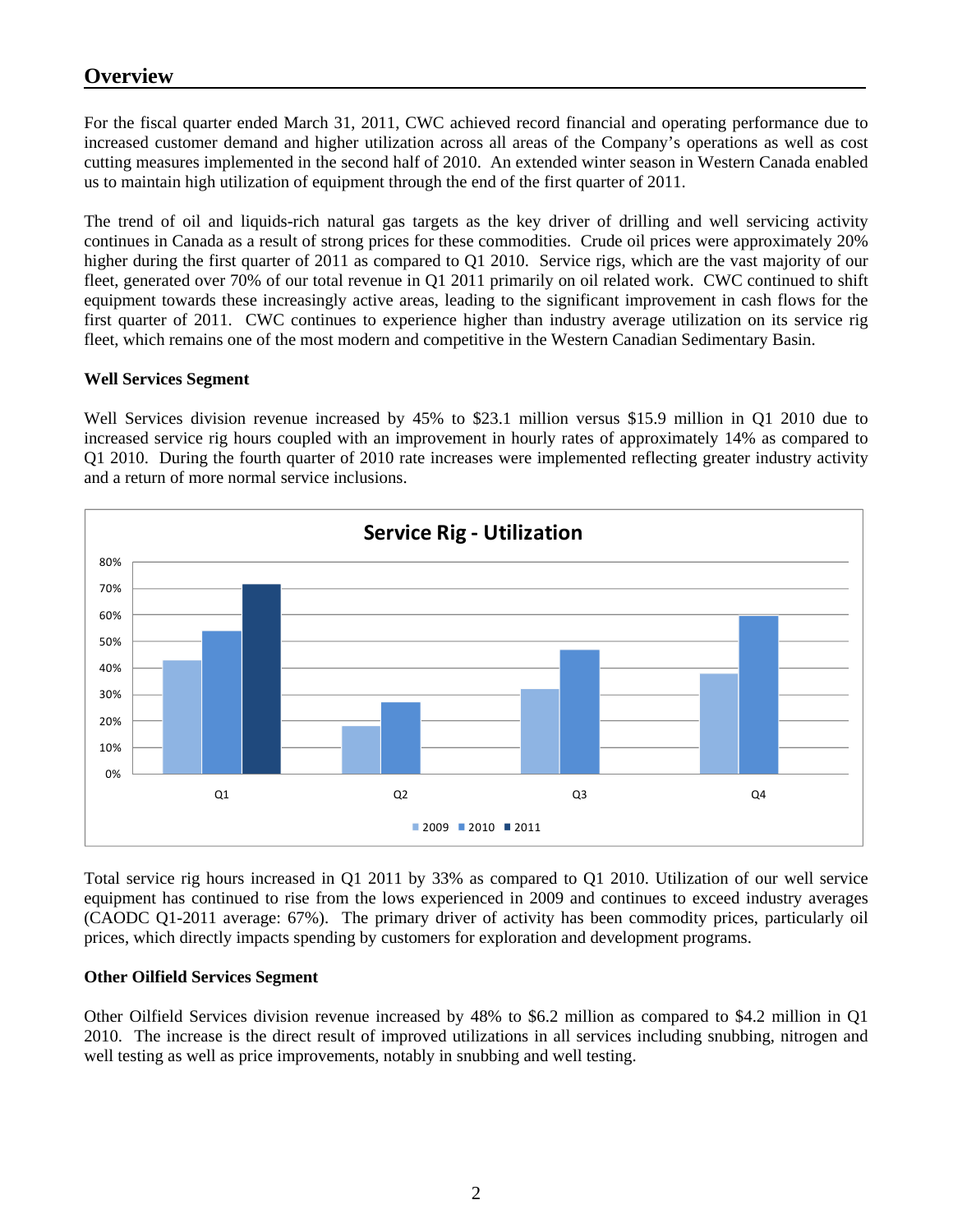

EBITDAS for Q1 2011 was \$8.4 million (29% of revenue) compared to \$3.9 million (19% of revenue) in Q1 2010, up \$4.6 million or 119%. The improvement in EBITDAS is a direct result of increased activity levels and utilization rates coupled with substantially improved pricing for nearly all services offered. A large portion of our operating costs are variable in nature; shifting fixed costs to variable costs enables us to better manage profitability on a seasonal basis and as demand levels fluctuate by region and services offered.

Net income for Q1 2011 was \$4.3 million compared to a loss of (\$0.5) million in Q1 2010; an improvement of \$4.8 million. The return to profitability is a direct result of the 46% increase in revenue in Q1 2011 as compared to Q1 2010. Management remains focused on driving higher levels of profitability through cost rationalization initiatives and a focused effort to grow revenues, capitalizing on its best in class fleet and high quality labour force.

# **Financial Position and Liquidity**

## *Working capital*

Working capital (excluding debt) at March 31, 2011 was \$22.6 million (December 31, 2010 - \$15.8 million). The working capital (excluding debt) ratio of 4:1 (December 31, 2010 – 3.2:1) indicates that the Company remains in a strong liquidity position. The increase in working capital is the result of improved operating results from higher overall activity levels and pricing.

#### *Long-term Debt and Credit Facility*

Long-term debt at March 31, 2011 was \$29.9 million (December 31, 2010 - \$29.9 million). On April 20, 2010, the Company secured an operating facility which is margined to the Company's accounts receivable to a maximum of \$10.0 million, at an interest rate ranging from bank prime plus 1.25% to bank prime plus 2.0%. The operating line was committed until April 30, 2011 and the Company has extended the commitment until July 31, 2011 under the same terms. As at March 31, 2011, the amount available under the operating line was \$10 million with \$nil drawn. In April 2010, the Company also secured a term debt facility of \$30.0 million. This long-term debt facility is for a period of three years with interest only payments in the first year, monthly principal payments of \$500,000 in the second year, commencing April 2011, and monthly payments of \$750,000 in the third year, commencing April 2012. This term debt has a fixed interest rate of 8.045% and is secured with a first charge over fixed assets, a general security agreement over all remaining assets. Under the terms of the credit facilities, the Company is required to comply with certain financial covenants. As of March 31, 2011, the Company is in compliance with each of the financial covenants under the agreements.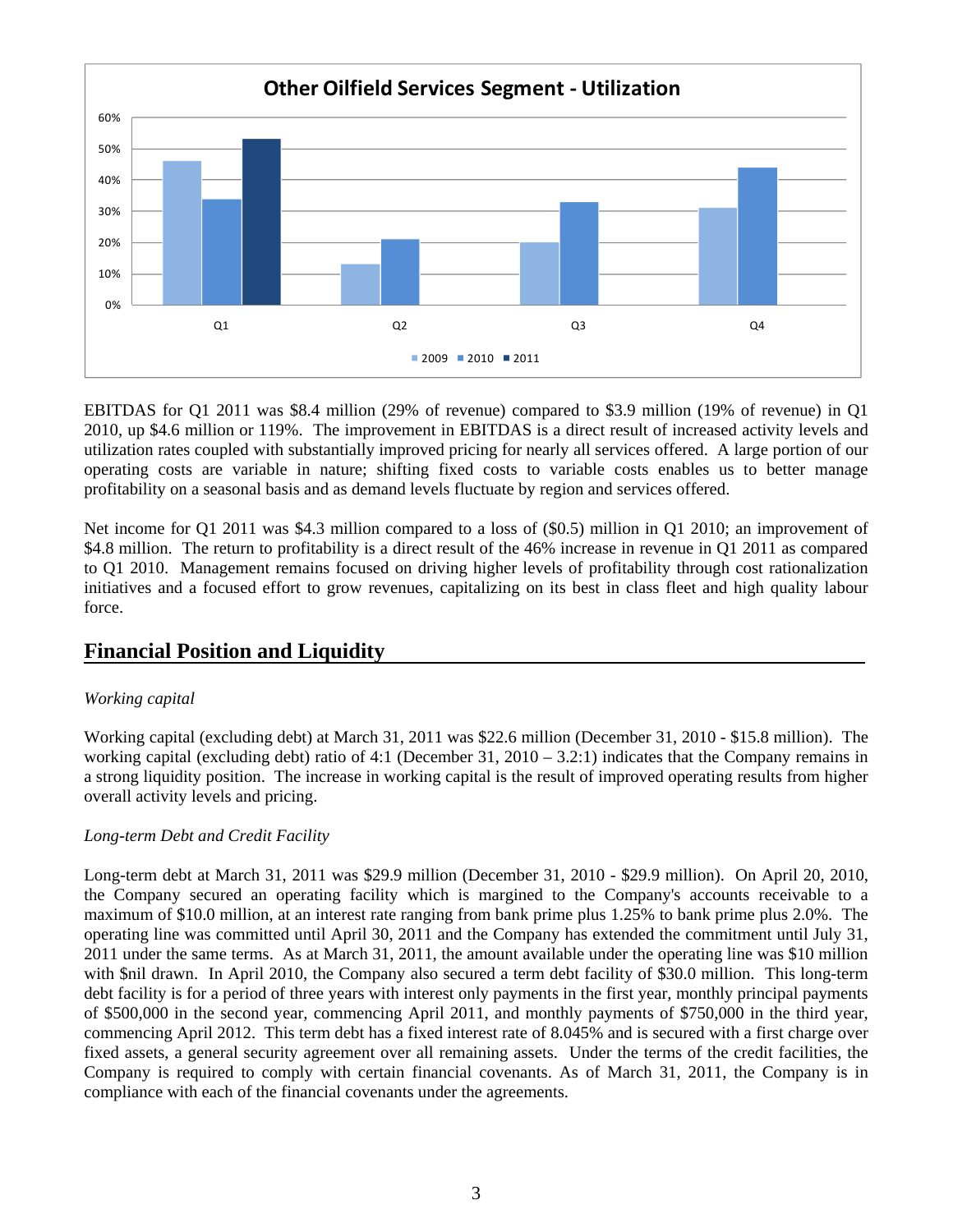### *Capital Expenditures*

Capital expenditures for Q1 2011 were \$0.7 million comprised of deposits for the construction of a new mobile slant service rig and a Class III coil tubing unit. These capital expenditures will be financed from future operating cash flows and current credit facilities. Management will continue to monitor market conditions and adjust spending as needed based on activity levels.

## **Outlook**

The first quarter of 2011 reflects the strength of the Company's business with quarterly revenue and EBITDAS setting new records. Business fundamentals remain positive and we continue to see strong demand from customers in all of our operations. Oil prices continued to strengthen in the first quarter and remain at high levels supporting continued investment in exploration and production activities. Petroleum Services Association of Canada ("PSAC") recently increased its drilling activity forecast to 12,950 wells in 2011 and indicated that it expected oil prices to remain at levels necessary to encourage drilling in areas such as Saskatchewan and northeast Alberta.

Equipment utilization in our Well Servicing segment was very strong through the first quarter of 2011. CWC is presently dedicating 90% of its Well Servicing fleet to oil-related activities and has strategically expanded and relocated service rigs to its facilities in Grande Prairie, Alberta to service the Peace River Arch and the emerging Pekisko and Beaver Hill Lake plays at Judy Creek as well as Weyburn, Saskatchewan to service the Bakken play, and we expect to continue this trend through 2011. The Company is also well positioned to benefit from increased activity levels in the Cardium play through its operational head office in Red Deer, Alberta and the continued oil-related activity in the Viking play with its facilities in Provost, Alberta. Oil wells are generally more service intensive and require service rigs in many cases for these services. Given that our customers are focused largely on oil and liquids-rich natural gas for 2011, we are optimistic that CWC will achieve another year over year revenue and earnings improvement in 2011.

CWC's core business is Well Servicing. We remain focused on what we do well and draw upon those strengths to provide best-in-class services to our customers. Supporting this core business is our Other Oilfield Service offerings of snubbing, nitrogen and well testing. By moving towards a focused Well Servicing business model, CWC believes there is a greater probability of success in creating shareholder value. In this regard, CWC continues to evaluate a number of potential acquisition opportunities to grow its Well Servicing division; however, we remain committed to a disciplined approach, requiring that the potential target must meet our financial and operational criteria.

CWC is well positioned to capitalize on improved oil-related activities in the WCSB, with a strong balance sheet, working capital (excluding debt) of 4:1 and no significant maturities, other than the monthly principal payments required, under its bank credit facility until April 2013.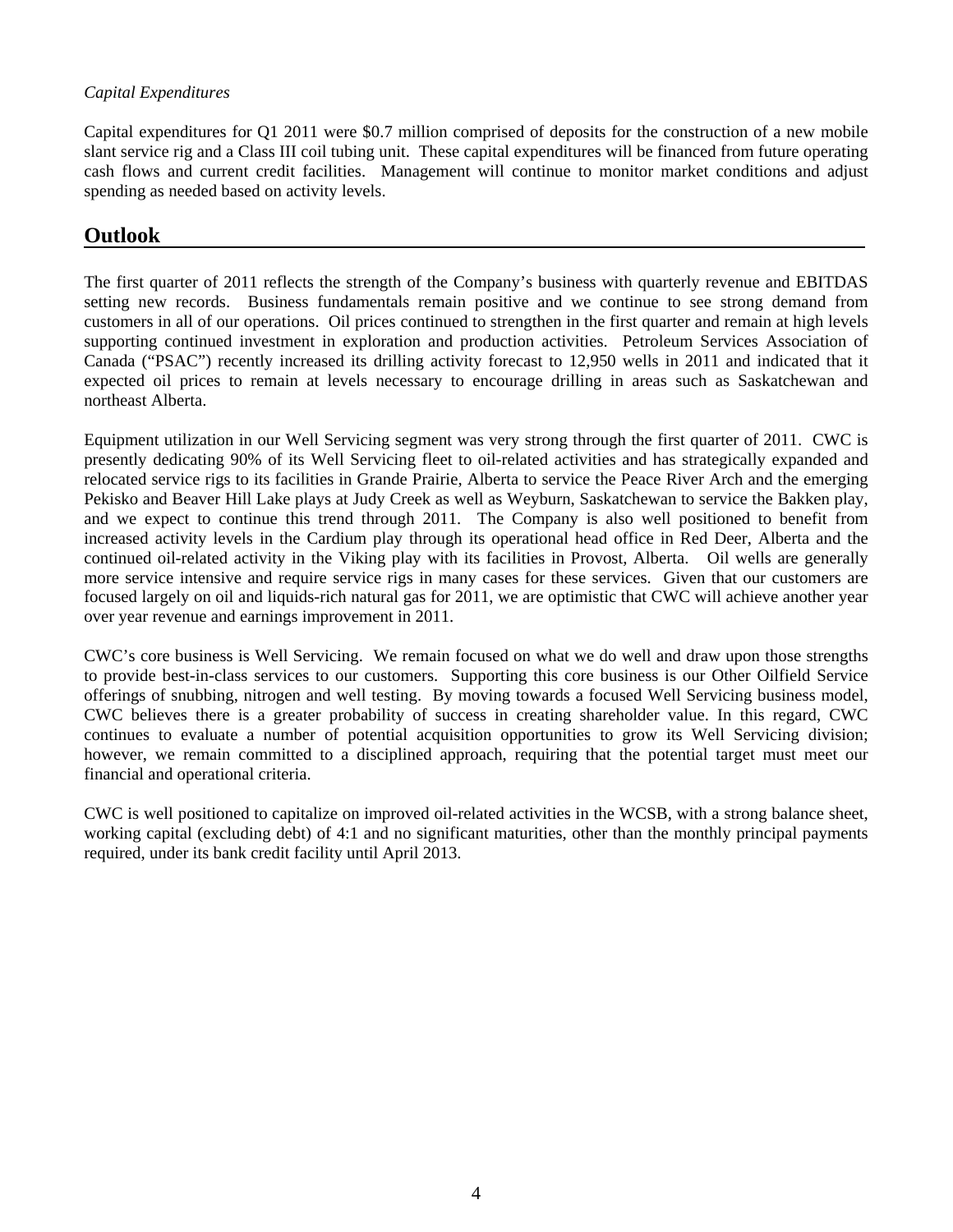# **Financial Measures Reconciliations**

|                                                 | <b>THREE MONTHS ENDED</b> |                     |  |  |
|-------------------------------------------------|---------------------------|---------------------|--|--|
|                                                 | <b>MARCH 31,</b>          |                     |  |  |
| \$ thousands                                    | 2011                      | 2010                |  |  |
| <b>NON-GAAP MEASURES</b>                        |                           |                     |  |  |
|                                                 |                           |                     |  |  |
| <b>EBITDAS:</b>                                 |                           |                     |  |  |
| Net income (loss) before taxes                  | 4,285                     | (477)               |  |  |
| Add:                                            |                           |                     |  |  |
| Depreciation and amortization                   | 3,358                     | 3,130               |  |  |
| Finance costs                                   | 647                       | 1,081               |  |  |
| Stock based compensation                        | 150                       | 126                 |  |  |
| Gain on sale of equipment                       | (6)                       |                     |  |  |
| Unrealized (gain) loss on marketable securities | 5                         | (7)                 |  |  |
|                                                 |                           |                     |  |  |
| <b>EBITDAS</b>                                  | 8,439                     | 3,853               |  |  |
|                                                 |                           |                     |  |  |
| Funds from operations:                          |                           |                     |  |  |
| Cash flows from (used in) operating activities  | 4,888                     | (1,020)             |  |  |
| Add:                                            |                           |                     |  |  |
| Change in non-cash working capital              | 3,550                     | 4,866               |  |  |
| Finance costs                                   | (647)                     | (1,081)             |  |  |
|                                                 |                           |                     |  |  |
| Funds from operations:                          | 7,791                     | 2,765               |  |  |
|                                                 |                           |                     |  |  |
|                                                 | <b>MARCH 31,</b>          | <b>DECEMBER 31,</b> |  |  |
|                                                 | 2011                      | 2010                |  |  |
| Working capital (excluding debt):               |                           |                     |  |  |
| <b>Current Assets</b>                           | 29,984                    | 23,042              |  |  |
|                                                 |                           |                     |  |  |
| Less: Current Liabilities                       | (13,500)                  | (11, 861)           |  |  |
|                                                 |                           |                     |  |  |
| Add: Current portion of long-term debt          | 6,094                     | 4,609               |  |  |
|                                                 |                           |                     |  |  |
| Working capital (excluding debt)                | 22,578                    | 15,790              |  |  |

# **Transition to International Financial Reporting Standards ("IFRS")**

As of January 1, 2011, CWC began reporting its financial statements under IFRS and future financial statements will be required to be prepared in compliance with IFRS as if CWC had always followed these standards. Certain first time adoption elections were made which impact the opening balance sheet amounts and those key first time elections are discussed in the 2010 annual Management's Discussion and Analysis. For the three month period ended March 31, 2011, CWC is required to prepare reconciliations from Canadian Generally Accepted Principles that existed up to December 31, 2010 to IFRS balances and to provide a greater amount of financial statement disclosures. As a result, financial statements with related notes will be filed with securities commissions at a later date.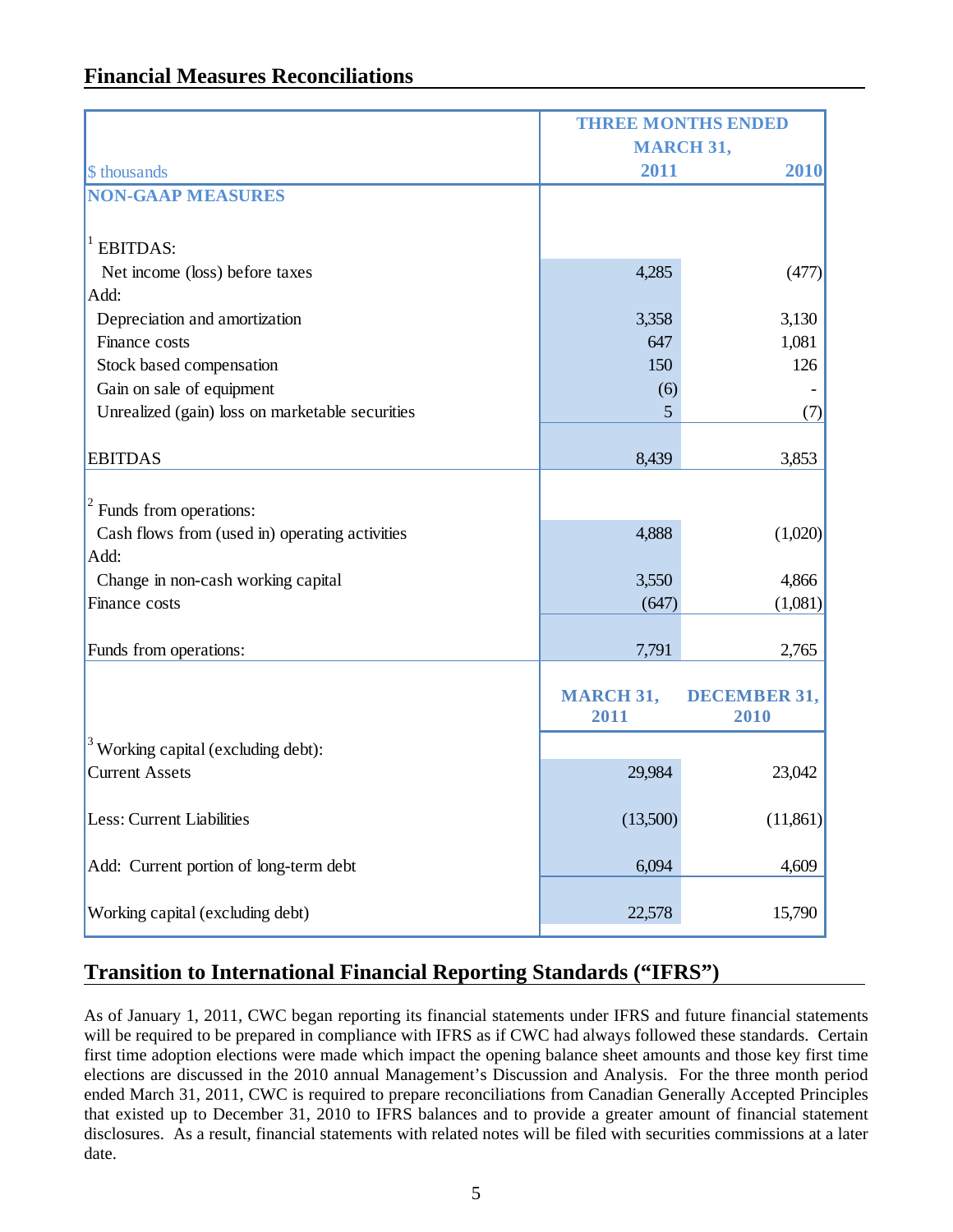# **About Central Alberta Well Services Corp.**

Central Alberta Well Services Corp. is a premier well servicing company operating in the Western Canadian Sedimentary Basin with a complementary suite of oilfield services including service rigs, coil tubing, snubbing, nitrogen and well testing. The Company's corporate office is located in Calgary, Alberta, with operational locations in Red Deer, Provost, Brooks, Grande Prairie and Whitecourt, Alberta and Weyburn, Saskatchewan.

# **Notes to Financial Highlights**

- 1. *EBITDAS (Earnings before interest, taxes, depreciation, amortization, gain/loss on disposal of asset, finance costs and stock based compensation) is not recognized measures under International Financial Reporting Standards (IFRS). Management believes that in addition to net earnings, EBITDAS is a useful supplemental measure as it provides an indication of the Company's ability to generate cash flow in order to fund working capital, service debt, pay current income taxes, and fund capital programs. Investors should be cautioned, however, that EBITDAS should not be construed as an alternative to net income (loss) and comprehensive income (loss) determined in accordance with IFRS as an indicator of the Company's performance. CWC's method of calculating EBITDAS may differ from other entities and accordingly, EBITDAS may not be comparable to measures used by other entities. For a reconciliation of EBITDAS to net income (loss) and comprehensive income (loss), please refer to the Management's Discussion and Analysis.*
- 2. *Funds from operations and funds from operations per share are not recognized measures under IFRS. Management believes that in addition to cash flow from operations, funds from operations is a useful supplemental measure as it provides an indication of the cash flow generated by the Company's principal business activities prior to consideration of changes in working capital. Investors should be cautioned, however, that funds from operations should not be construed as an alternative to cash flow from operations determined in accordance with IFRS as an indicator of the Company's performance. CWC's method of calculating funds from operations may differ from other entities and accordingly, funds from operations may not be comparable to measures used by other entities. Funds from operations is equal to cash flow from operations*
- before changes in non-cash working capital items related to operations, interest and income taxes paid, financing costs, and income tax expense.<br>Working capital (excluding debt) is calculated based on current assets less c assist management and investors in assessing the Company's liquidity and its' ability to generated funds. Working capital (excluding debt) does not have any meaning *prescribed under IFRS and may not be comparable to similar measures provided by other companies.*

### **For more information, please contact:**

**Central Alberta Well Services Corp. 755, 255 - 5 Avenue SW Calgary, Alberta T2P 3G6 Telephone: (403) 264-2177 Email: info@cawsc.com** 

## **Duncan T. Au, CA, CFA Kevin Howell, CA President & Chief Executive Officer Chief Financial Officer**

*READER ADVISORY - Neither TSX Venture Exchange nor its Regulation Services Provider (as that term is defined in the policies of the TSX Venture Exchange) accepts responsibility for the adequacy or accuracy of this release.* 

*Certain statements contained in this press release, including statements which may contain such words as "could", "should", "believe", "expect", "will", and similar expressions and statements relating to matters that are not historical facts are forward-looking statements,*  including, but not limited to, statements as to: future capital expenditures, including the amount and nature thereof; revenue growth; equipment *additions; business strategy; expansion and growth of the Company's business and operations; service rig utilization rates, outlook for natural gas prices and general market conditions and other matters. Management has made certain assumptions and analyses which reflect their experiences and knowledge in the industry, including, without limitations, assumptions pertaining to well services demand as a result of commodity prices. These assumptions and analyses are believed to be accurate and truthful at the time, but the Company cannot assure*  readers that actual results will be consistent with these forward-looking statements. However, whether actual results, performance or *achievements will conform to the Company's expectations and predictions is subject to known and unknown risks and uncertainties which could cause actual results to differ materially from the Company's expectations. All forward-looking statements made in the press release are qualified by these cautionary statements and there can be no assurance that the actual results or developments anticipated by the Company will be realized or, even if substantially realized, that they will have the expected outcomes to, or effects on, the Company or its business operations. The Company does not intend and does not assume any obligation to update these forward-looking statements, except as expressly required to do so pursuant to applicable securities laws. Any forward-looking statements made previously may be inaccurate now.*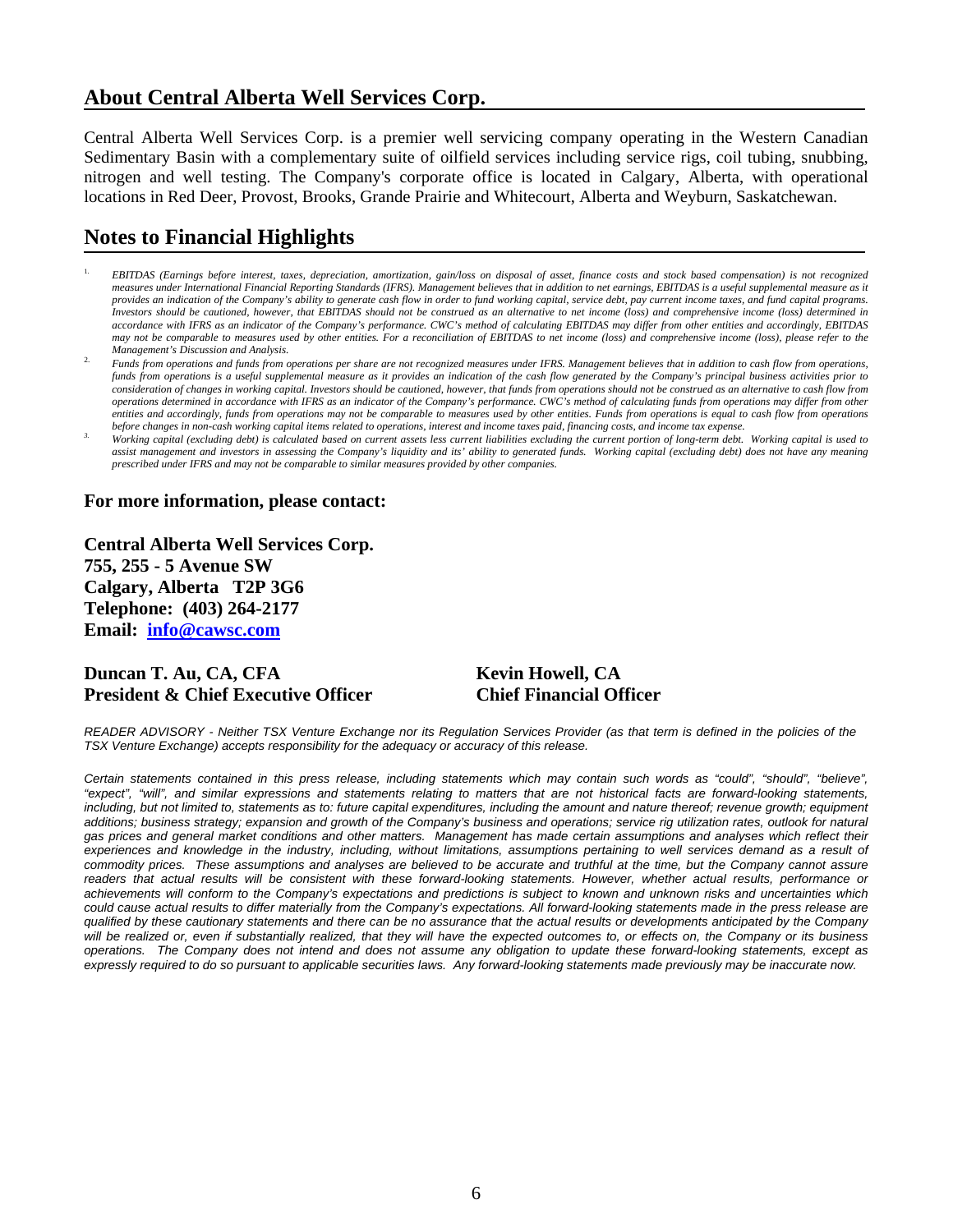## **STATEMENT OF FINANCIAL POSITION**

### **Central Alberta Well Services Corp.**

## *As at March 31, 2011, December 31, 2010 and January 1, 2010*

| $$$ thousands                               | March 31, 2011 |           |      | December 31, 2010 | January 1, 2010 |          |
|---------------------------------------------|----------------|-----------|------|-------------------|-----------------|----------|
|                                             |                |           |      |                   |                 |          |
| <b>ASSETS</b>                               |                |           |      |                   |                 |          |
| <b>Current assets</b>                       |                |           |      |                   |                 |          |
| Cash                                        | \$             | 2,167     | $\$$ |                   | $\$$            |          |
| Marketable securities                       |                | 62        |      | 67                |                 | 2        |
| Accounts receivable                         |                | 24,922    |      | 19,579            |                 | 10,239   |
| Shareholder loans                           |                |           |      | 573               |                 | 189      |
| Inventory                                   |                | 2,667     |      | 2,638             |                 | 2,996    |
| Prepaid expenses and deposits               |                | 166       |      | 185               |                 | 263      |
|                                             |                | 29,984    |      | 23,042            |                 | 13,689   |
|                                             |                |           |      |                   |                 |          |
| Property and equipment                      |                | 101,126   |      | 103,773           |                 | 115,662  |
| <b>Shareholder loans</b>                    |                | 161       |      | 283               |                 | 986      |
|                                             | \$             | 131,271   | $\$$ | 127,098           | $\$$            | 130,337  |
|                                             |                |           |      |                   |                 |          |
| <b>LIABILITIES AND SHAREHOLDERS' EQUITY</b> |                |           |      |                   |                 |          |
| <b>Current liabilities</b>                  |                |           |      |                   |                 |          |
| Bank indebtedness                           | \$             |           | $\$$ | 1,379             | $\mathbb{S}$    | 586      |
| Accounts payable and accrued liabilities    |                | 7,406     |      | 5,873             |                 | 4,180    |
| Warrants                                    |                |           |      |                   |                 | 1,212    |
| Current portion of long-term debt           |                | 6,094     |      | 4,609             |                 | 31,822   |
|                                             |                | 13,500    |      | 11,861            |                 | 37,799   |
|                                             |                |           |      |                   |                 |          |
| Long-term debt                              |                | 23,769    |      | 25,251            |                 | 167      |
|                                             |                | 37,269    |      | 37,112            |                 | 37,967   |
| <b>SHAREHOLDERS' EQUITY</b>                 |                |           |      |                   |                 |          |
| Share capital                               |                | 109,619   |      | 110,774           |                 | 111,080  |
| Contributed surplus                         |                | 4,543     |      | 3,657             |                 | 2,960    |
| <b>Deficit</b>                              |                | (20, 160) |      | (24, 445)         |                 | (21,671) |
|                                             |                | 94,002    |      | 89,985            |                 | 92,370   |
|                                             |                |           |      |                   |                 |          |
|                                             |                |           |      |                   |                 |          |
|                                             | \$             | 131,271   | $\$$ | 127,098           | $\$$            | 130,337  |
|                                             |                |           |      |                   |                 |          |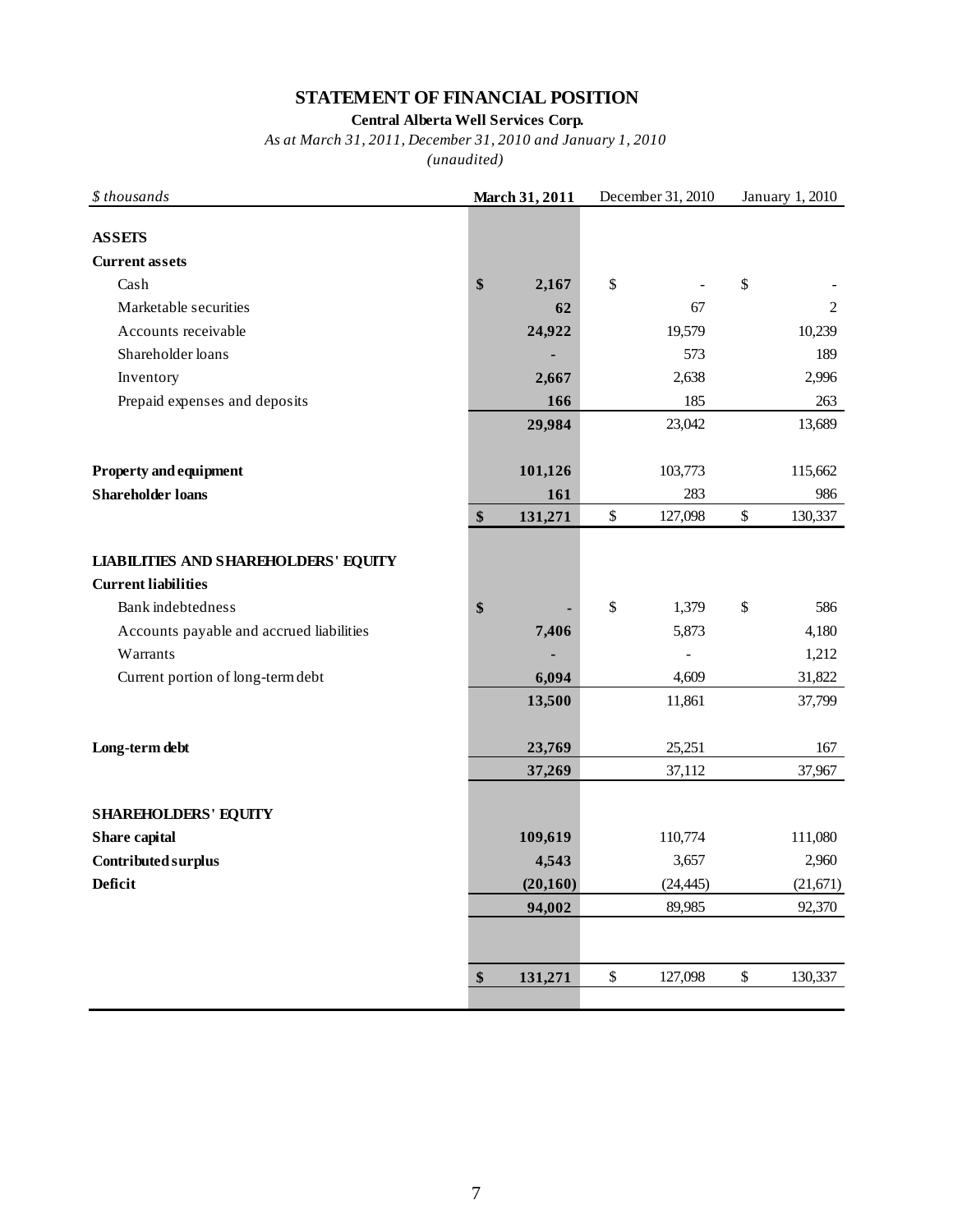## **STATEMENTS OF COMPREHENSIVE INCOME (LOSS)**

#### **Central Alberta Well Services Corp.**

*For the three months ended March 31, 2011 and 2010*

| \$ thousands, except per share amounts            | 2011         |    | 2010   |
|---------------------------------------------------|--------------|----|--------|
| <b>REVENUE</b>                                    | \$<br>29,303 | \$ | 20,122 |
| <b>EXPENSES</b>                                   |              |    |        |
| Direct operating expenses                         | 17,659       |    | 13,127 |
| Selling and administrative expenses               | 3,205        |    | 3,144  |
| Stock based compensation                          | 150          |    | 126    |
| Finance costs                                     | 647          |    | 1,081  |
| Depreciation                                      | 3,358        |    | 3,130  |
| Gain on disposal of equipment                     | (6)          |    |        |
| Unrealized loss (gain) on marketable securities   | 5            |    | (7)    |
|                                                   | 25,018       |    | 20,599 |
| NET INCOME (LOSS) AND COMPREHENSIVE INCOME (LOSS) | 4,285        |    | (477)  |
| <b>NET INCOME PER SHARE</b>                       |              |    |        |
| <b>Basic earnings per share</b>                   | \$<br>0.03   | \$ |        |
| Diluted earnings per share                        | 0.03         | S  |        |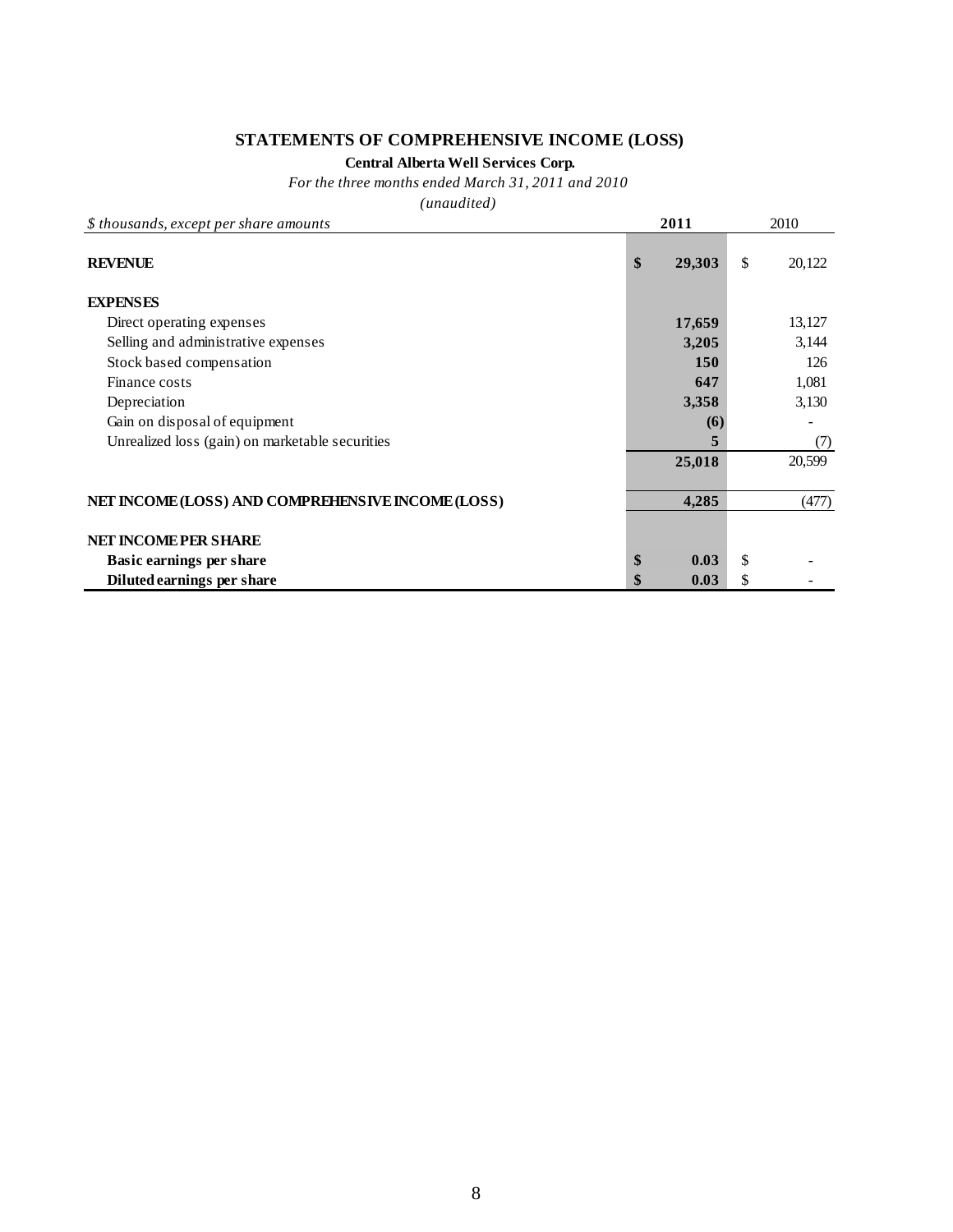## **STATEMENT OF CHANGES IN EQUITY**

## **Central Alberta Well Services Corp.**

*For the three months ended March 31, 2011 and 2010*

|                                                       |              |                      |               | <b>Contributed</b> |              |           |        |                     |
|-------------------------------------------------------|--------------|----------------------|---------------|--------------------|--------------|-----------|--------|---------------------|
| \$ thousands                                          |              | <b>Share Capital</b> |               | surplus            |              | Deficit   |        | <b>Total Equity</b> |
| Balance at January 1, 2010                            | \$           | 111,080              | \$            | 2,960              | \$           | (21,671)  | \$     | 92,370              |
| Comprehensive loss for the period                     |              |                      |               |                    |              | (477)     | \$     | (477)               |
| Transactions with owners, recorded directly in equity |              |                      |               | 126                |              |           | \$     | 126                 |
| Balance at March 31, 2010                             | S            | 111,080              | \$            | 3,087              | \$           | (22, 148) | \$     | 92,019              |
|                                                       |              |                      |               |                    |              |           |        |                     |
| Balance at January 1, 2011                            | $\mathbb{S}$ | 110,774              | $\mathcal{S}$ | 3,657              | $\mathbb{S}$ | (24, 445) | \$     | 89,985              |
| Comprehensive income for the period                   |              |                      |               |                    |              | 4,285     | $\$\,$ | 4,285               |
| Transactions with owners, recorded directly in equity |              | (1,154)              |               | 886                |              |           | \$     | (268)               |
| Balance at March 31, 2011                             | \$           | 109,619              | \$            | 4,543              | \$           | (20,160)  | \$     | 94,002              |